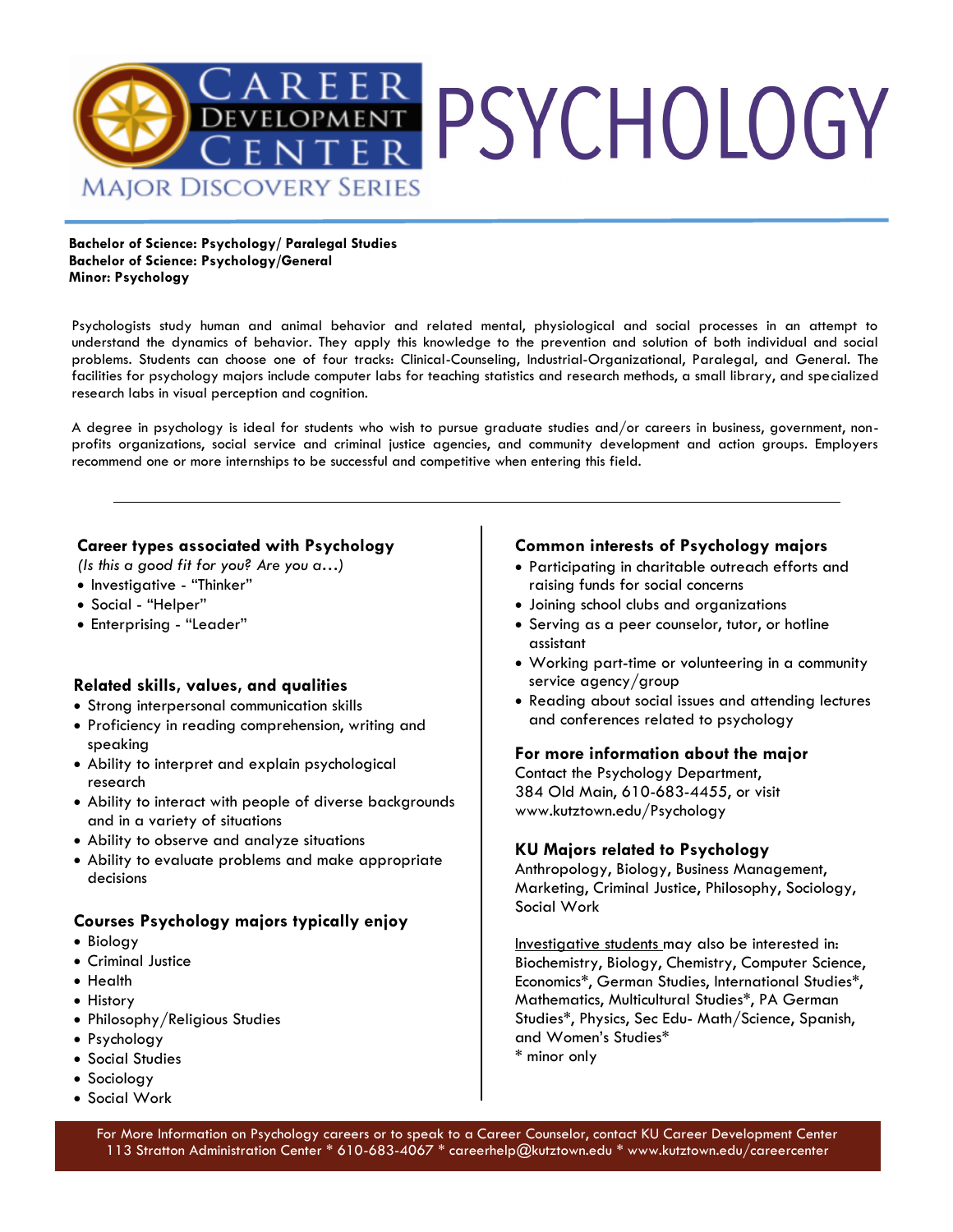# FOUR STEPS **TO SUCCESS**

## DISCOVER EXPERIENCE MOPLEMENT

2<sup>ND</sup> YEAR

### 1<sup>ST</sup> YEAR

EXPLORE >

- Enroll in the Career Exploration Certificate.
- Attend info sessions to learn about career development and personal branding.
- Take a career assessment to identify and confirm interests.
- Get involved in campus clubs and organizations.
- Develop basic workplace skills through jobs or volunteer work.
- Talk with professors, family, and friends about career ideas.
- Conduct informational interviews with professionals working in fields of interest.
- Develop a relationship with your professors and faculty advisor.
- Meet with CDC career coach.
- Attend info sessions to learn about resume writing, and externships.
- Confirm your choice of major and consider options for double major or minor.
- Research careers of interest.
- Complete a job shadowing (externship) experience.
- Seek meaningful employment or volunteer work in a field related to your major.
- Explore options for undergraduate research and study abroad.
- Write a resume and have it reviewed by the CDC.
- Manage your online presence.

### 3RD YEAR

- Enroll in the Career Success Certificate.
- Complete an internship and/or undergraduate research.
- Attend info sessions about internships, interviewing, job search strategies, and grad school.
- Build a LinkedIn profile and continue to monitor your online presence.
- Complete a mock interview.
- Build skills through research projects, part-time employment, and volunteer work.
- Participate in employers panels, site visits & networking events.
- Attend internship & job fairs.
- Take on a leadership role in a student organization or work.
- Consider graduate school options and prepare for

### 4TH YEAR

- Attend your Senior Kick-off and other info sessions to prepare for job search/grad school.
- Update your resume and LinkedIn profile.
- Create cover letter drafts.
- Gain experience through internships and/or undergraduate research.
- Secure references for job/grad school applications.
- Create your "30 second" commercial/elevator pitch.
- Meet with CDC to develop job search strategies.
- Research employers.
- Network with professionals through events and social media.
- Join a professional organization in your discipline.
- Attend the senior etiquette luncheon or dinner.
- Participate in job fairs and on-campus interviewing.

### **Sample Career Titles**

Psychology majors can be found working in a wide variety of career fields. Here are just some career titles that may be of interest. Please note that some jobs may require further education and training. To learn more about these careers, visit http://online.onetcenter.org or www.bls.gov/oco.

• Human Resources Administrator/Manager

- Activity Leader
- Admissions Evaluator
- Animal Trainer
- Art Therapist
- Career Planning Professional
- Child Psychologist
- Community & Social Service Worker
- Community Relations Director
- Correctional Caseworker/Officer
- Counselor: Alcohol/Drug
- Counselor: Career
- Counselor: Crisis Intervention
- Counselor: Employment Agency
- Counselor: Occupational
- Counselor: School
- Counselor: Vocational/Voc. Rehab
- Criminologist
- Employee Assistance Director
- Employee/Labor Relations Mgr. • EEO/AA Specialist
- Financial Advisor
- Financial Aid Director
- Job Analyst & Developer
	- Labor Relations Specialist • Law Clerk

• Immigration Paralegal • Industrial Psychologist • International Student Advisor

• Forensic Psychologist • Halfway House Parent • Health Educator • Hospice Coordinator • Hotel Manager

- Lawyer
- Market Research Analyst
- Marketing/Sales Manager
- Mental Health Professional
- Minority & Race Relations Specialist
- Motivational Speaker
- Music Therapist
- Neuropsychologist
- Occupational Therapist
- Outplacement Specialist
- Paralegal
- 
- Police Officer
- Probation Officer
- Psychiatric Nurse
- Psychiatric Social Worker
- Psychiatrist
- Psychologist
- Public Health Statistician
- Public Opinion Surveyor
- Public Relations Specialist
- Recreation Specialist
- School Counselor
- School Psychologist
- Social Service Administrator • Student Affairs Professional
- Teacher/Educator/Coach
- Technical Writer/Communicator
- Television/Media Researcher
- Therapeutic Staff Support Person
- Vocational Rehabilitation Counselor
- Youth Corrections Officer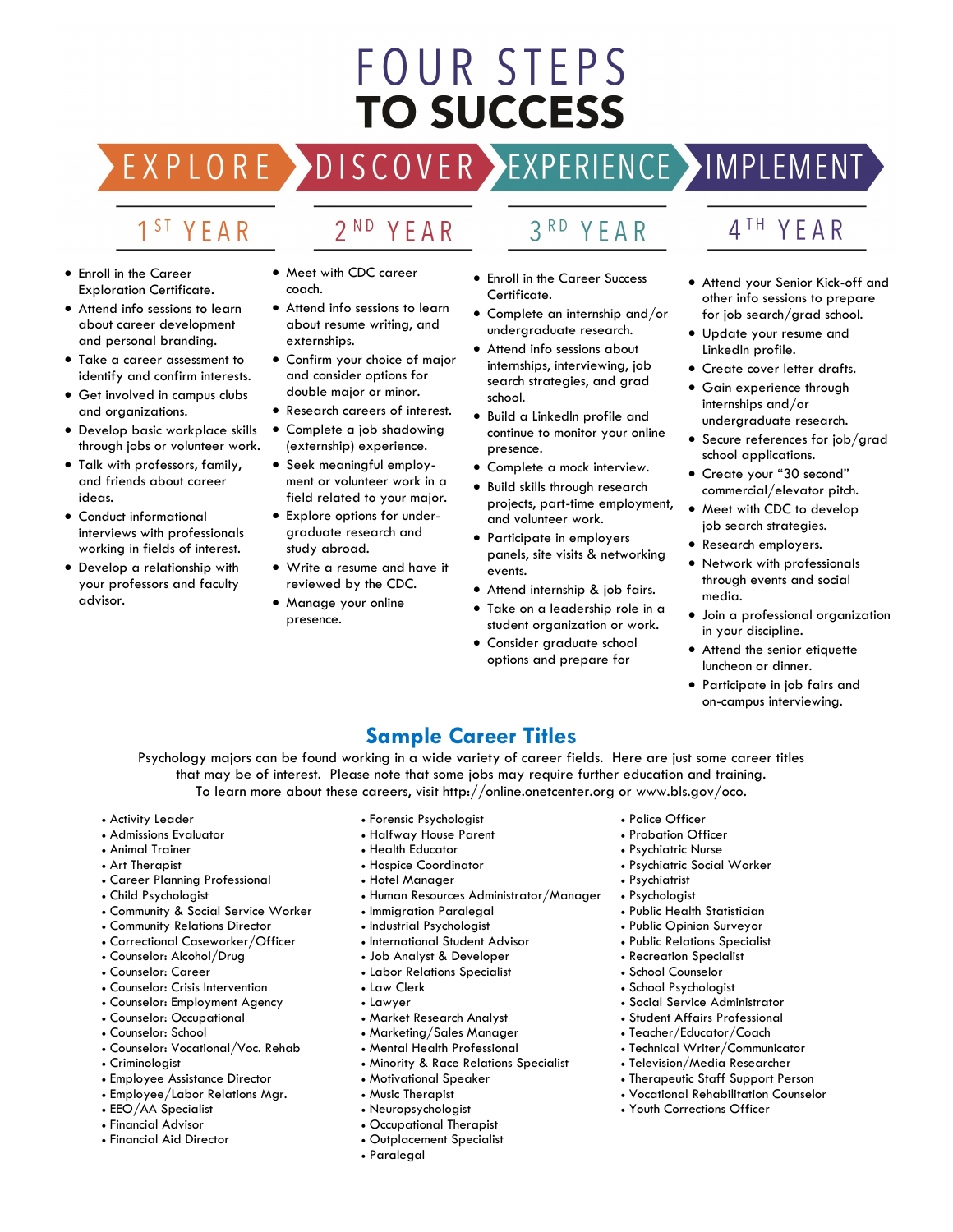### **Common Internship Sites and Employers**

Psychology majors often find internships and employment in the following fields/industries.

- Business & Industry
- Communications Media
- Community Agencies
- Correctional Facilities
- Educational Institutions
- Mental Health Agencies
- Non-Profit Organizations
- Private Practice
- Rehabilitation Agencies & Hospitals
- Research Foundations
- State/Federal Government Agencies

 Handshake is the primary online resource **i** handshake for preparing and connecting students and alumni with employers. **www.kutztown.edu/handshake**

### **Useful Websites for Psychology Majors**

Whether you are researching related career fields, applying for internships or jobs, or planning to join a professional association, these websites are for you!

#### **Industry/Employment Information Professional Associations**

All Psychology Schools www.allpsychologyschools.com

Careers in Federal Government www.makingthedifference.org

Explore Health Careers http://explorehealthcareers.org

Human Service Careers www.hscareers.com/careercenter

MentalHelp.Net www.mentalhelp.net

Online Psychology Career Center www.socialpsychology.org

Opportunity Knocks www.opportunitynocs.org

PsychWeb www.psywww.com

Psychology—Online Resource Center http://psychcentral.com

Public Service Jobs Directory www.psjd.org

Social Service Jobs www.socialservice.com

Graduate Schools https://www.psychology.org/resources/ graduate-application-guide

Academy of Medical Psychology www.amphome.org

American Association for Marriage & Family Therapy www.aamft.org

American Board of Sport Psychology www.americanboardofsportpsychology.org

American Counseling Association www.counseling.org

American Psychological Association www.apa.org

Association for Psychological Science www.psychologicalscience.org

Association of Black Psychologists www.abpsi.org

Association of Women in Psychology www.awpsych.org

National Association of School Psychologists www.nasponline.org

Society for Industrial & Org. Psychology www.siop.org

Society for Human Resource Management www.shrm.org

#### **Related Area Employers**

Abraxas Youth & Family Services Berks County Children & Youth Services CCRES - Educational and Behavioral Health Services Central Behavioral Health Children's Crisis Treatment Center Community Services Group (CSG) Creative Health Services Lehigh County Lehigh Country Paralegal Association Lehigh Valley Health Network KidsPeace MCC Warwick Family Services Northern Tier Counseling Pennsylvania Department of Human Services Safe Berks The National Alliance of Paralegal Assoc. Threshold Rehabilitation Services, Inc. T.W. Ponessa & Associates Counseling Services Valley Youth House

#### **Paralegal Track**

Cambria & Kline PC Clark Associates, Inc. Hershey Entertainment & Resorts Fox Rothschild LLP